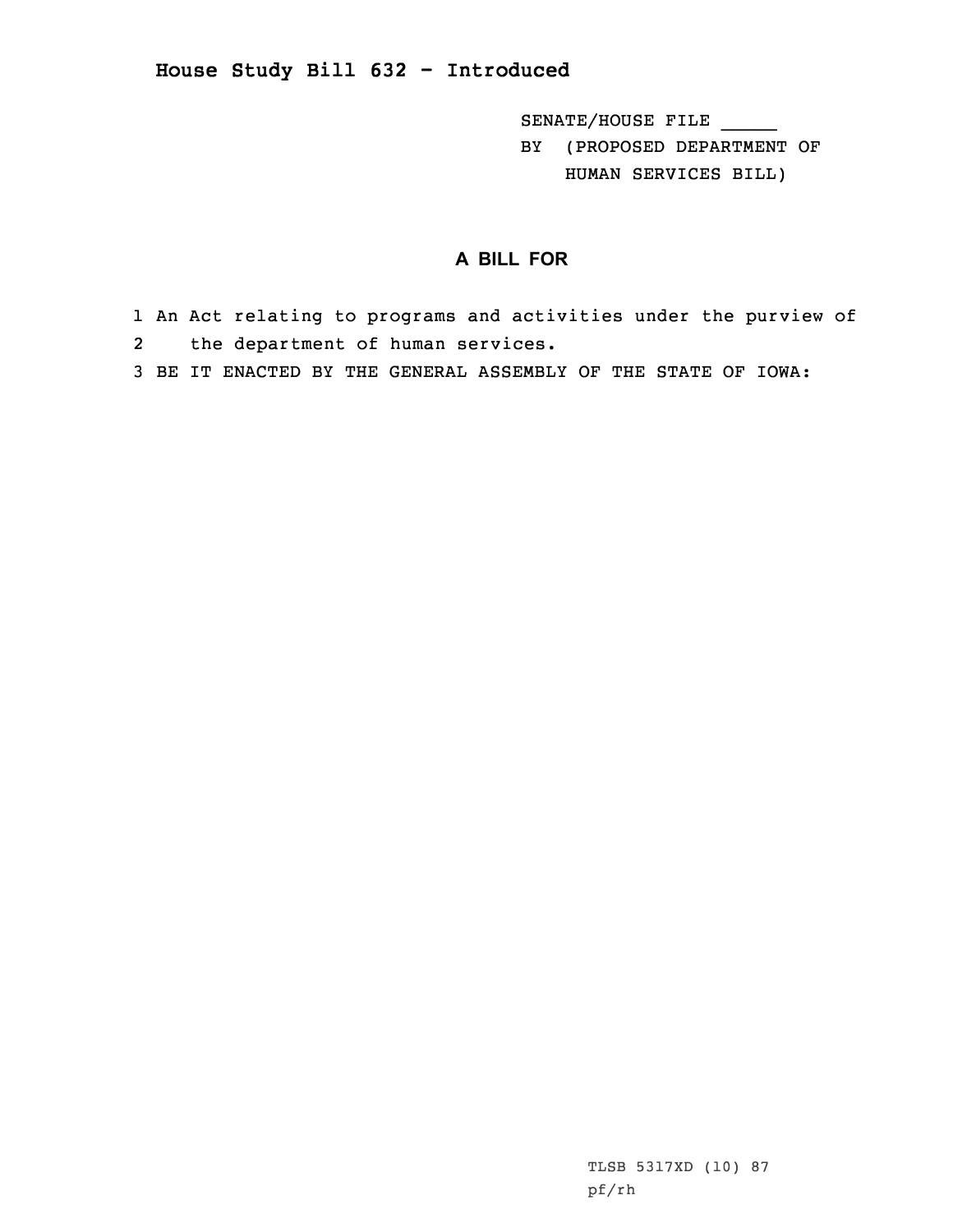1 DIVISION I 2 HEALTHY AND WELL KIDS IN IOWA —— DIRECTOR DUTIES Section 1. Section 514I.4, subsection 5, Code 2018, is amended by adding the following new paragraphs: NEW PARAGRAPH. *d.* Collect and track monthly family premiums to assure that payments are current. NEW PARAGRAPH. *e.* Verify the number of program enrollees with each participating insurer for determination of the amount of premiums to be paid to each participating insurer. Sec. 2. Section 514I.7, subsection 2, paragraphs g and i, Code 2018, are amended by striking the paragraphs. 12 DIVISION II SHARING OF INCARCERATION DATA 14 Sec. 3. Section 249A.38, Code 2018, is amended to read as 15 follows: **249A.38 Inmates of public institutions —— suspension or termination of medical assistance.** 18 1. The following conditions shall apply to department shall suspend the eligibility of an individual who is an inmate of <sup>a</sup> public institution as defined in 42 C.F.R. §435.1010, who is enrolled in the medical assistance program at the time of commitment to the public institution, and who remains eligible for medical assistance as an individual except for the individual's institutional status: *a.* The department shall suspend the individual's eligibility for up to the initial twelve months of the period 27 of commitment. The department shall delay the suspension 28 of eligibility for a period of up to the first thirty days 29 of commitment if such delay is approved by the centers for Medicare and Medicaid services of the United States department 31 of health and human services. If such delay is not approved, the department shall suspend eligibility during the entirety of the initial twelve months of the period of commitment. Claims submitted on behalf of the individual under the medical assistance program for covered services provided during the

LSB 5317XD (10) 87

pf/rh 1/13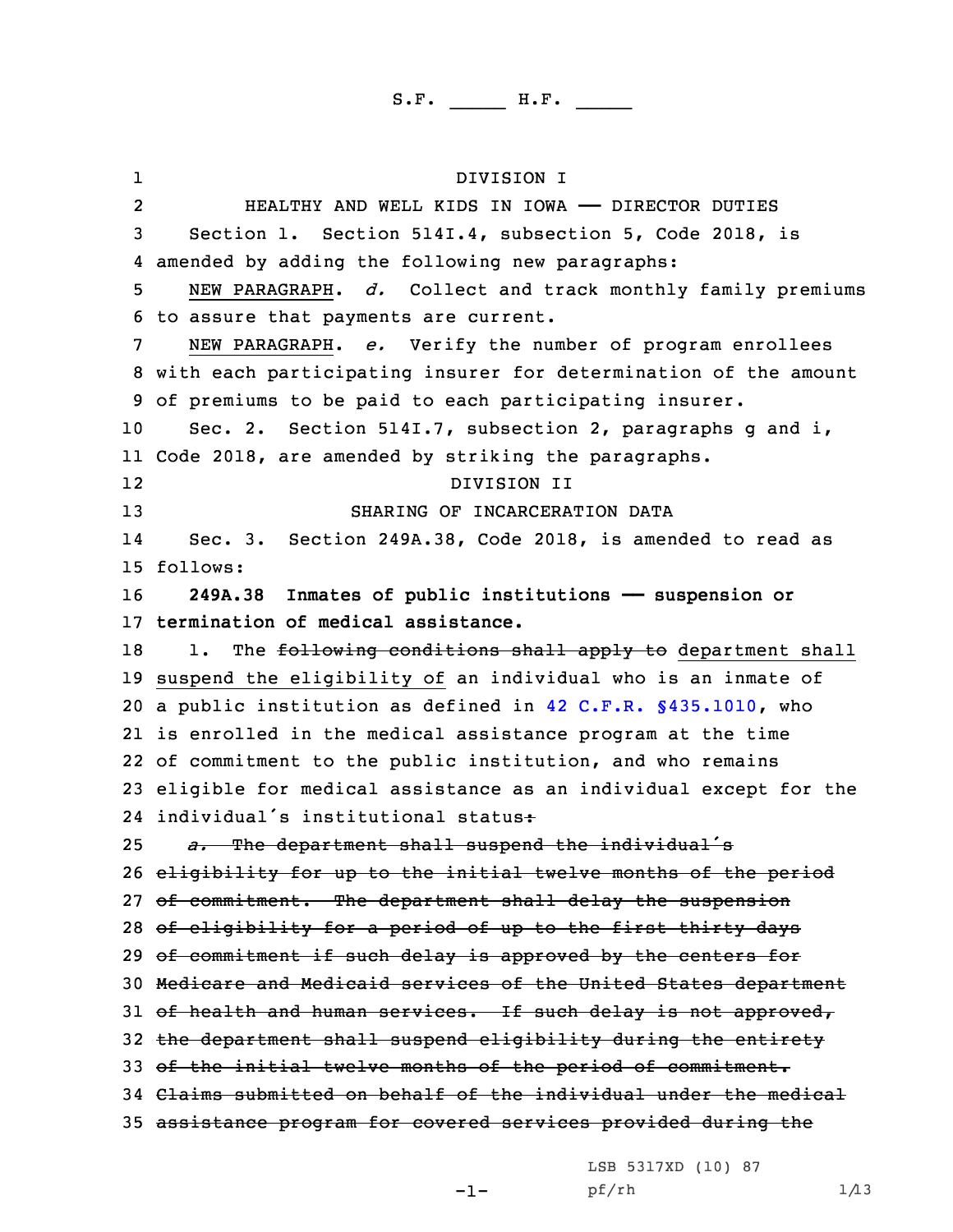delay period shall only be reimbursed if federal financial participation is applicable to such claims. *b.* The department shall terminate an individual's eligibility following <sup>a</sup> twelve-month period of suspension of the individual's eligibility under paragraph *"a"*, during the period of the individual's commitment to the public institution. 2. *a.* <sup>A</sup> public institution shall provide the department and the social security administration with <sup>a</sup> monthly report of the individuals who are committed to the public institution and of the individuals who are discharged from the public institution. The monthly report to the department shall include the date of commitment or the date of discharge, as applicable, of each individual committed to or discharged from the public institution during the reporting period. The monthly report shall be made through the reporting system created by the department for public, nonmedical institutions to report inmate populations. Any medical assistance expenditures, including but not limited to monthly managed care capitation payments, provided on behalf of an individual who is an inmate of <sup>a</sup> public institution but is not reported to the department in accordance with this subsection, shall be the financial responsibility of the respective public institution. 24 *b.* The department shall provide <sup>a</sup> public institution with the forms necessary to be used by the individual in expediting restoration of the individual's medical assistance benefits upon discharge from the public institution. 28 3. This [section](https://www.legis.iowa.gov/docs/code/2018/249A.38.pdf) applies to individuals as specified in [subsection](https://www.legis.iowa.gov/docs/code/2018/249A.38.pdf) 1 on or after January 1, 2012.  $4.$  3. The department may adopt rules pursuant to chapter 17A to implement this section. DIVISION III REPORTS —— MEDICAL ASSISTANCE DRUG UTILIZATION REVIEW AND MEDICAID MANAGED CARE OVERSIGHT Sec. 4. Section 249A.24, subsection 4, Code 2018, is amended

LSB 5317XD (10) 87

 $-2-$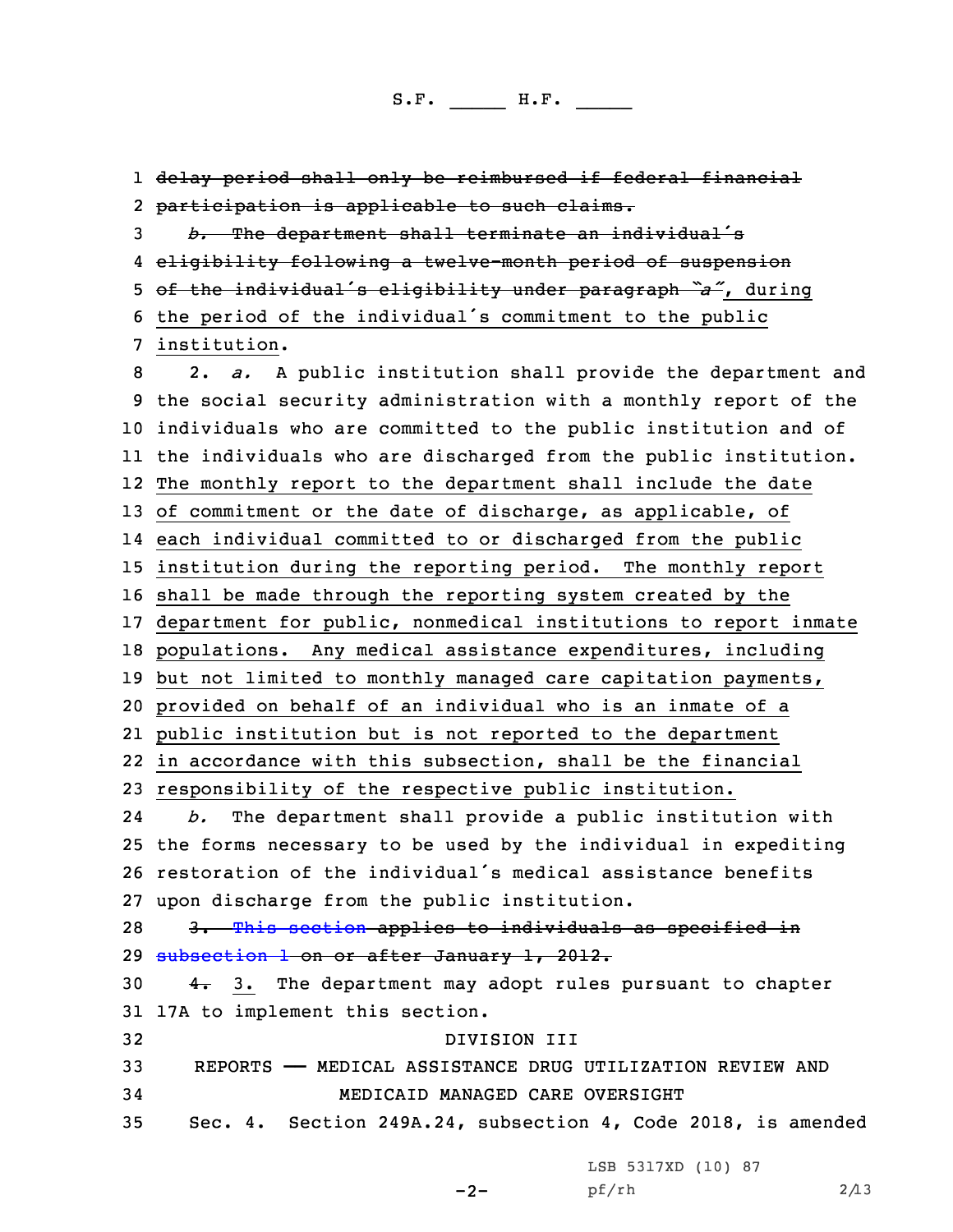1 by striking the subsection.

2 Sec. 5. 2016 Iowa Acts, chapter 1139, section 93, is amended 3 to read as follows:

4 SEC. 93. DEPARTMENT OF HUMAN SERVICES —— REPORTS. The department of human services shall submit to the chairpersons and ranking members of the human resources committees of the senate and the house of representatives and to the chairpersons and ranking members of the joint appropriations subcommittee 9 on health and human services, quarterly reports, and an 10 annual report beginning December 15, 2016, and annually by ll December <del>15, thereafter</del> 31, regarding Medicaid program consumer protections, outcome achievement, and program integrity as specified in this division. The reports shall be based on and updated to include the most recent information available. The reports shall include an executive summary of the information and data compiled, an analysis of the information and data, and any trends or issues identified through such analysis, to the extent such information is not otherwise considered confidential or protected information pursuant to federal or state law. The joint appropriations subcommittee on health and human services shall dedicate <sup>a</sup> meeting of the subcommittee during the subsequent session of the general assembly to review the annual report.

241. CONSUMER PROTECTION.

 The general assembly recognizes the need for ongoing review of Medicaid member engagement with and feedback regarding Medicaid managed care. The Iowa high quality health care initiative shall ensure access to medically necessary services and shall ensure that Medicaid members are fully engaged in their own health care in order to achieve overall positive health outcomes. The consumer protection component of the reports submitted as required under this section shall be based on all of the following reports relating to member and provider services:

-3-

35 a. Member enrollment and disenrollment.

LSB 5317XD (10) 87  $pf/rh$  3/13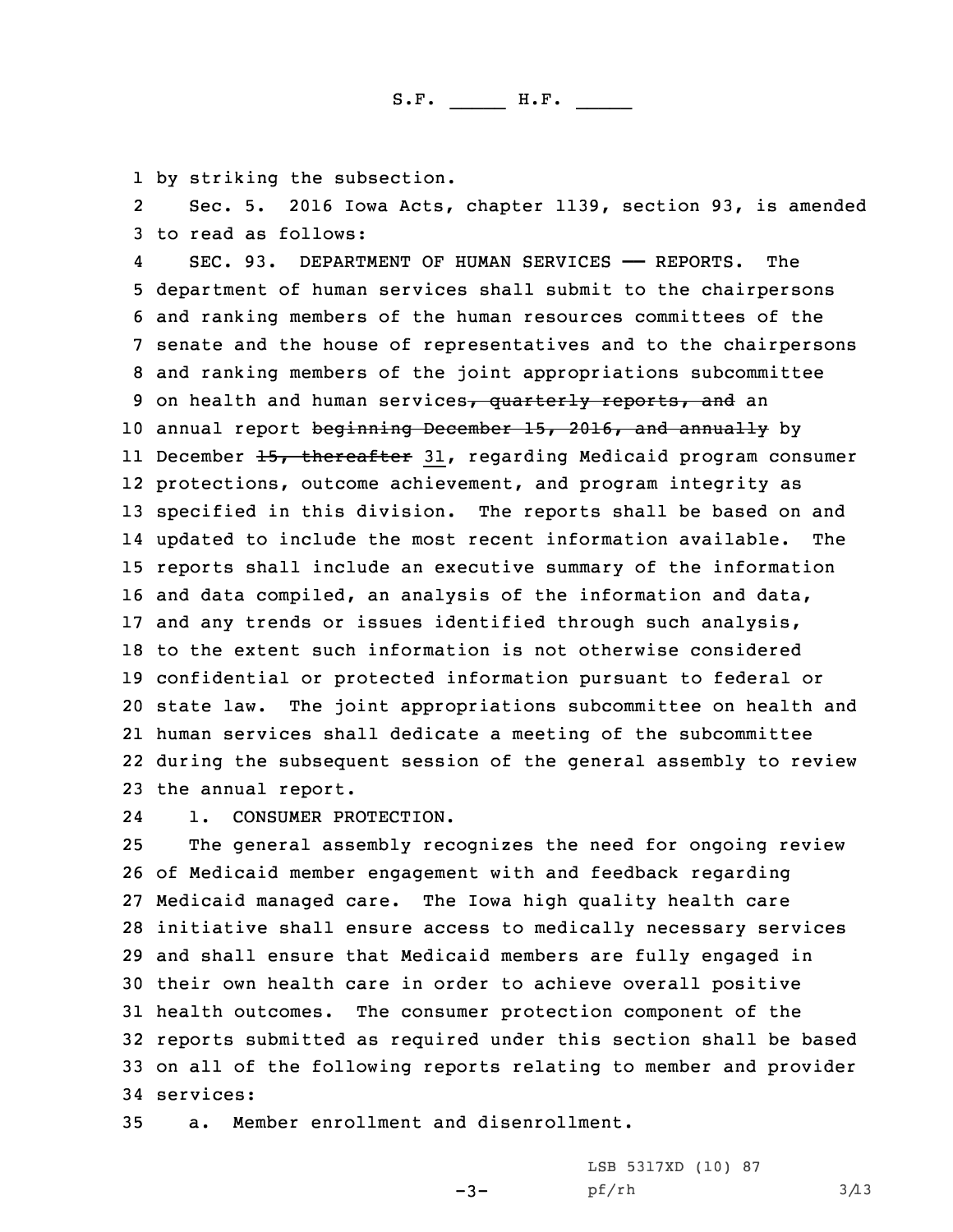1 b. Member grievances and appeals including all of the following: 3 (1) The percentage of grievances and appeals resolved adjudicated timely. (2) The number of grievances and appeals received. c. Member call center performance including the service level for members, providers, and pharmacy. d. Prior authorization denials and modifications including all of the following: (1) The percentage of prior authorizations approved, denied, and modified. 12 (2) The percentage of prior authorizations processed within required timeframes. 14 e. Provider network access including key gaps in provider 15 coverage based on contract time, and distance standards, and 16 market share. f. Care coordination and case management, including the 18 ratio of members to care coordinators or case managers $\tau$  and the average number of contacts made with members per reporting 20 period. 21 g. Level of care and functional assessments, including the percentage of level of care assessments completed timely. h. Population-specific reporting including all of the 24 <del>following:</del>  $(1)$  General population, including adults and children. (2) Special needs, including adults and children. 27 (3) Behavioral health, including adults and children.  $(4)$  Elderly. i. (1) Number of individuals served on the home and community-based services (HCBS) waivers by waiver type, and HCBS waiver waiting list reductions or increases. (2) Number of individuals enrolled in 1915(i) HCBS habilitation services. 2. OUTCOME ACHIEVEMENT. The primary focus of the general assembly in moving to

LSB 5317XD (10) 87

 $-4-$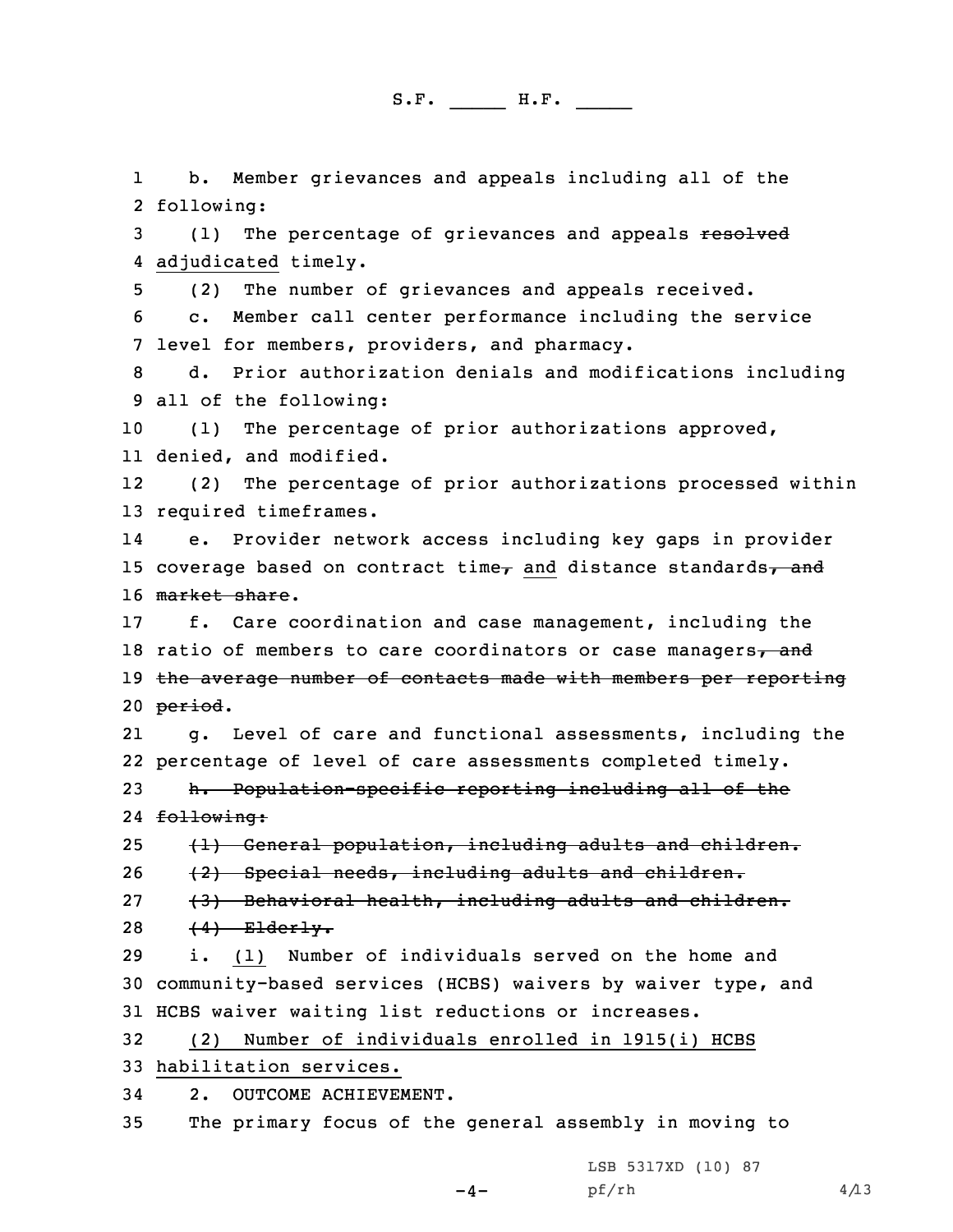Medicaid managed care is to improve the quality of care and outcomes for Medicaid members. The state has demonstrated how preventive services and the coordination of care for all of <sup>a</sup> Medicaid member's treatment significantly improve the health and well-being of the state's most vulnerable citizens. In order to ensure continued improvement, ongoing review of member outcomes as well as of the process that supports <sup>a</sup> strong provider network is necessary. The outcome achievement component of the reports submitted as required under this section shall be based on all of the following reports: 11 a. Contract management including all of the following: 12 (1) Claims processing including all of the following: (a) The percentage of claims paid, denied, and disputed, and the ten most common reasons for claims denials. (b) The percentage of claims adjudicated timely. 16 (2) Encounter data including all of the following: 17 (a) Timeliness. 18 (b) Completeness.  $(e)$  Accuracy. (3) Value-based purchasing (VBP) enrollment including the percentage of members covered by <sup>a</sup> VBP arrangement. 22 (4) Financial information including all of the following: (a) Managed care organization capitation payments. 24 (b) The medical loss ratio, administrative loss ratio, and underwriting ratio. (c) Program cost savings. 27 (5) Utilization of health care services by diagnostic related group and ambulatory payment classification as well as total claims volume. (6) Utilization of value-added services. 31 (7) Payment of claims by department-identified provider service type. (8) Utilization of 1915(b)(3) services that are being provided in lieu of state plan services, including institutions for mental disease services.

LSB 5317XD (10) 87

 $pf/rh$  5/13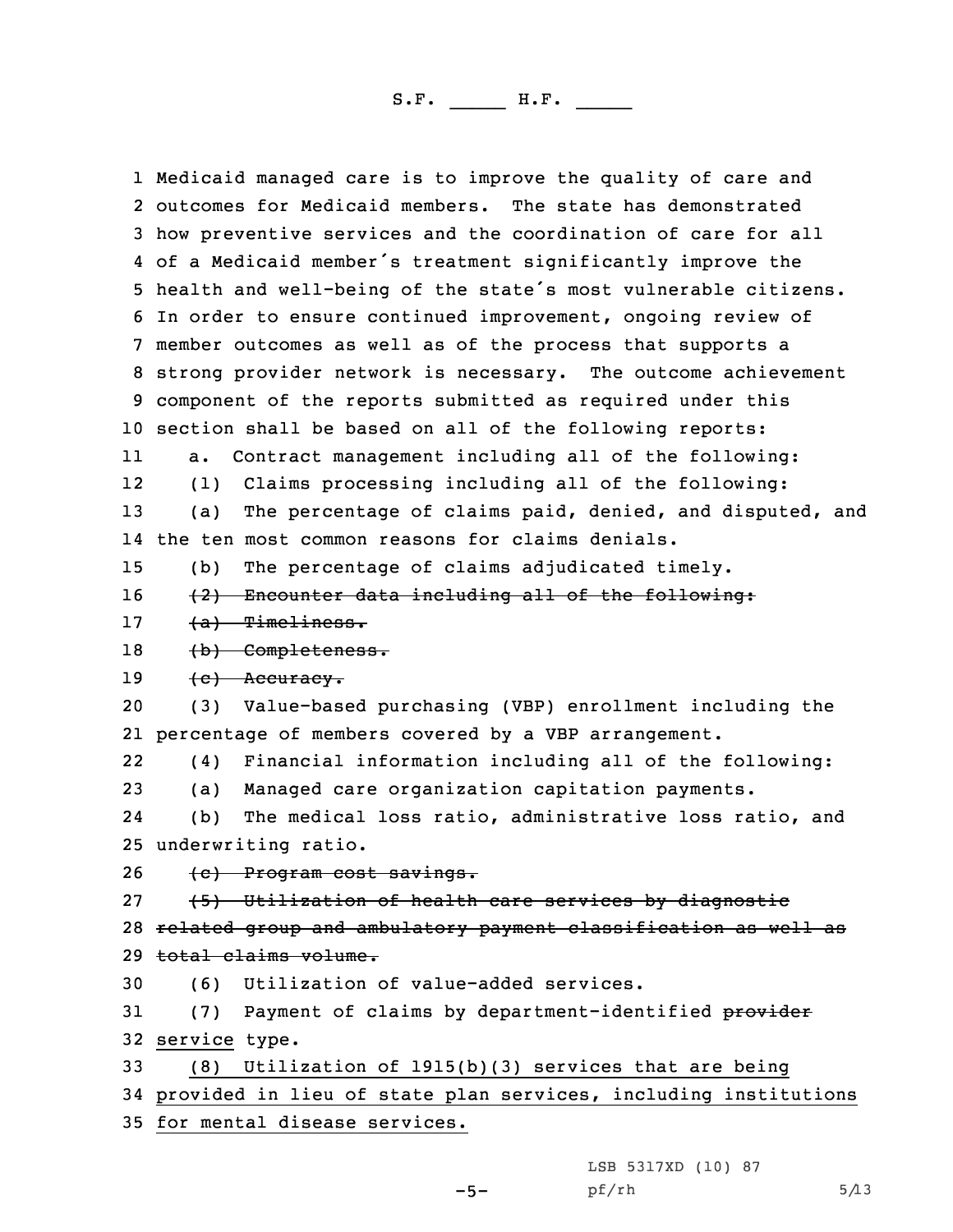1 b. Member health outcomes including all of the following: 2 (1) Annual health care effectiveness and information set 3 (HEDIS) performance. 4 (2) Other quality measures including all of the following: 5 (a) Behavioral health. <sup>6</sup> (b) Children's health outcomes. 7 (c) Prenatal and birth outcomes. 8 (d) Chronic condition management. 9 (e) Adult preventative care. 10 (3) Value index score (VIS) performance. 11 (4) Annual consumer assessment of health care providers and 12 <del>systems (CAHPS) performance.</del> 13 (5) Utilization Annual utilization information including 14 all of the following: 15 (a) Inpatient hospital admissions and potential 16 preventative admissions. 17 (b) Readmissions. 18 (c) Outpatient visits. 19 (d) Emergency department visits and potentially preventable 20 emergency department visits. 21c. Consumer Annual consumer satisfaction survey results. 22 3. PROGRAM INTEGRITY. 23 a. The Medicaid program has traditionally included 24 comprehensive oversight and program integrity controls. 25 Under Medicaid managed care, federal, state, and contractual 26 safeguards will continue to be incorporated to prevent, detect, 27 and eliminate provider fraud, waste, and abuse to maintain <sup>a</sup> 28 sustainable Medicaid program. The program integrity component 29 of the reports submitted as required under this section shall 30 be based on all of the following reports relating to program 31 integrity: 32  $(1)$  The include the reporting of the level of fraud, waste, 33 and abuse identified by the managed care organizations. 34 (2) Managed care organization adherence to the program 35 integrity plan, including identification of program

LSB 5317XD (10) 87

-6-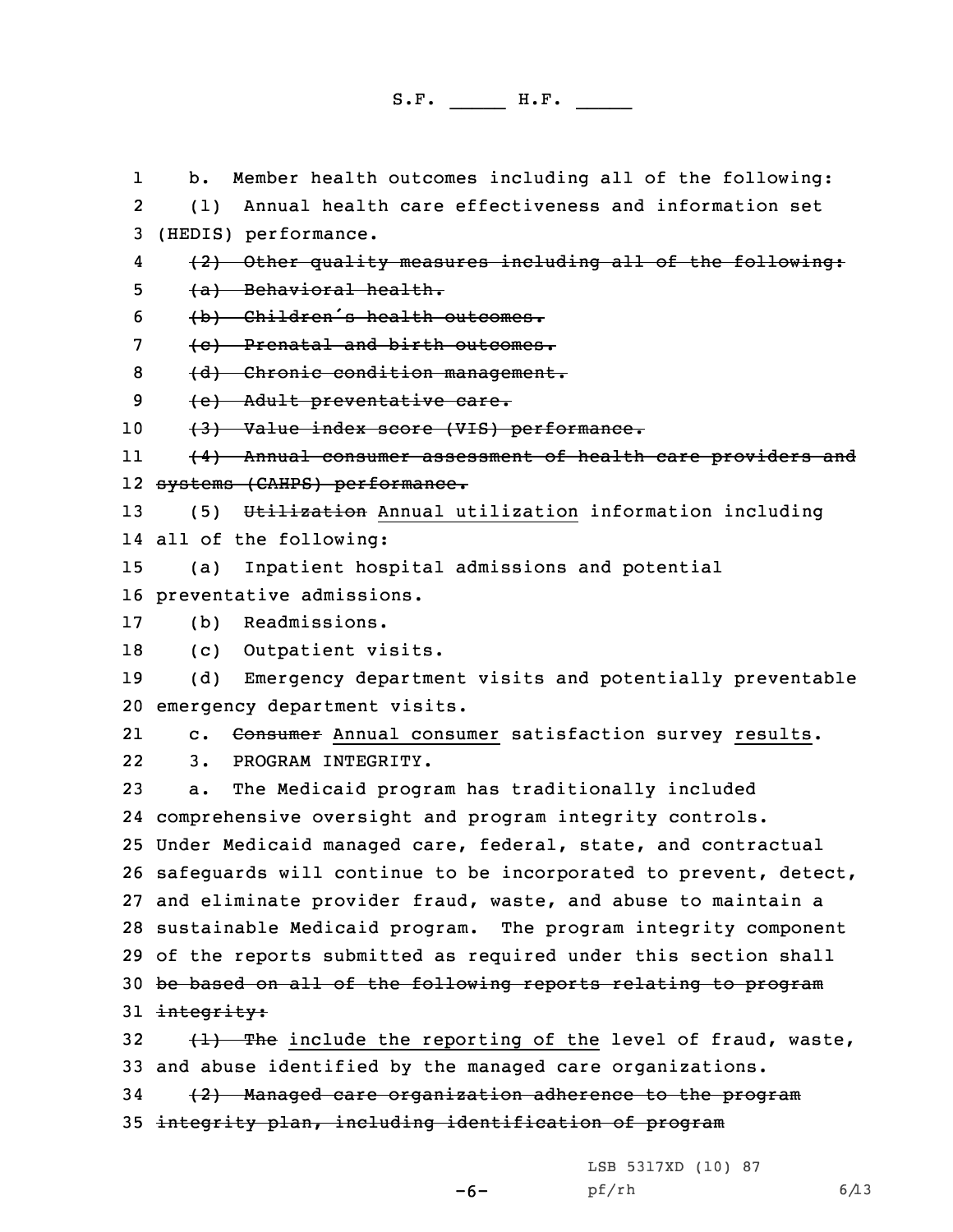l <del>overpayments.</del>

2(3) Notification of the state by the managed care

3 organizations regarding fraud, waste, and abuse.

4 (4) The impact of program activities on capitation 5 payments.

6 (5) Enrollment and payment information including all of the 7 following:

 $8$   $(a)$  Eligibility.

9 (b) Third-party liability.

10 (6) Managed care organization reserves compared to minimum 11 reserves required by the insurance division of the department 12 <del>of commerce.</del>

13 (7) A summary report by the insurance division of the 14 department of commerce including information relating to health 15 maintenance organization licensure, the annual independent 16 audit, insurance division reporting, and reinsurance.

17 b. The results of any external quality review organization 18 review annual technical report shall be submitted directly 19 to the governor, the general assembly, and the health policy 20 oversight committee created in [section](https://www.legis.iowa.gov/docs/code/2018/2.45.pdf) 2.45 posted publicly to 21 the department's website.

22 c. The department of human services shall require each Medicaid managed care organization to authorize the national committee for quality assurance (NCQA) to submit directly to 25 the governor, the general assembly, and the health policy oversight committee created in [section](https://www.legis.iowa.gov/docs/code/2018/2.45.pdf) 2.45, the evaluation report upon which the Medicaid managed care organization's NCQA accreditation was granted, and any subsequent evaluations of the Medicaid managed care organization.

 4. INCLUSION OF INFORMATION FROM OTHER OVERSIGHT ENTITIES. The council on human services, the medical assistance advisory council, the hawk-i board, the mental health and disability services commission, and the office of long-term care ombudsman shall regularly review Medicaid managed care as it relates to the entity's respective statutory duties.

-7-

LSB 5317XD (10) 87  $pf/rh$  7/13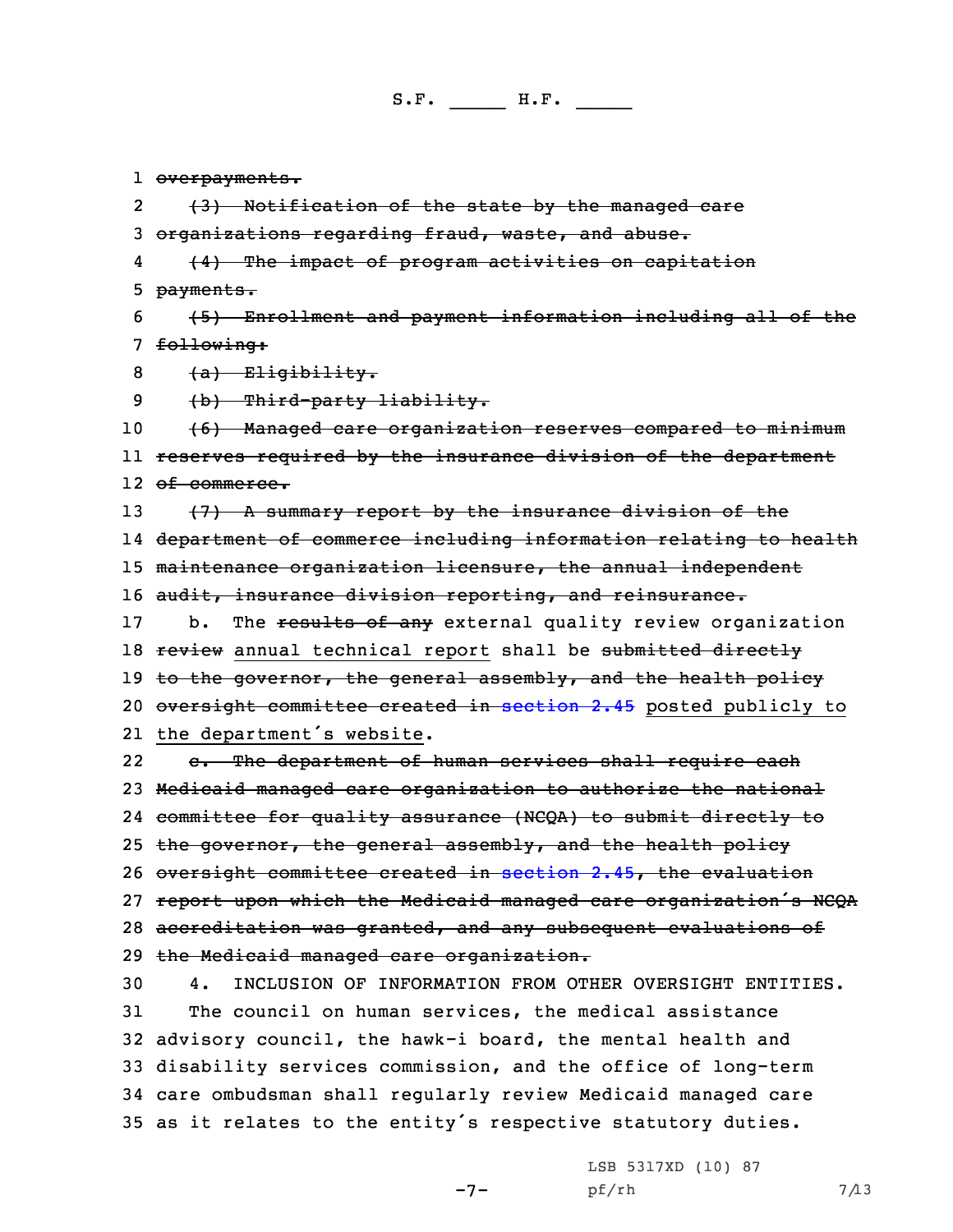These entities shall submit executive summaries of pertinent information regarding their deliberations during the prior year relating to Medicaid managed care to the department of human services no later than November 15, annually, for inclusion in the annual report submitted as required under this section. 5. PUBLIC POSTING OF INFORMATION REPORTED. The department of human services shall post all of the reports specified under this section, as the information becomes available and to the extent such information is not otherwise considered confidential or protected information pursuant to federal or state law, on the Iowa health link internet site. Sec. 6. 2016 Iowa Acts, chapter 1139, sections 95 and 96, are amended by striking the sections. DIVISION IV IOWA HEALTH AND WELLNESS PLAN REPORT ELIMINATION Sec. 7. Section 249N.8, Code 2018, is amended to read as 18 follows: **249N.8 Mental health services reports.** 20 The department shall submit all of the following to the 21 governor and the general assembly: 22 1. Biennially, biennially, <sup>a</sup> report of the results of <sup>a</sup> review, by county and region, of mental health services previously funded through taxes levied by counties pursuant to section 331.424A, that are funded during the reporting period under the Iowa health and wellness plan. 27 2. Annually, a report of the results of a review of the outcomes and effectiveness of mental health services provided 29 under the Iowa health and wellness plan. DIVISION V MEDICAID PROGRAM PHARMACY COPAYMENT Sec. 8. 2005 Iowa Acts, chapter 167, section 42, is amended to read as follows: SEC. 42. COPAYMENTS FOR PRESCRIPTION DRUGS UNDER THE MEDICAL ASSISTANCE PROGRAM. The department of human services

LSB 5317XD (10) 87

-8-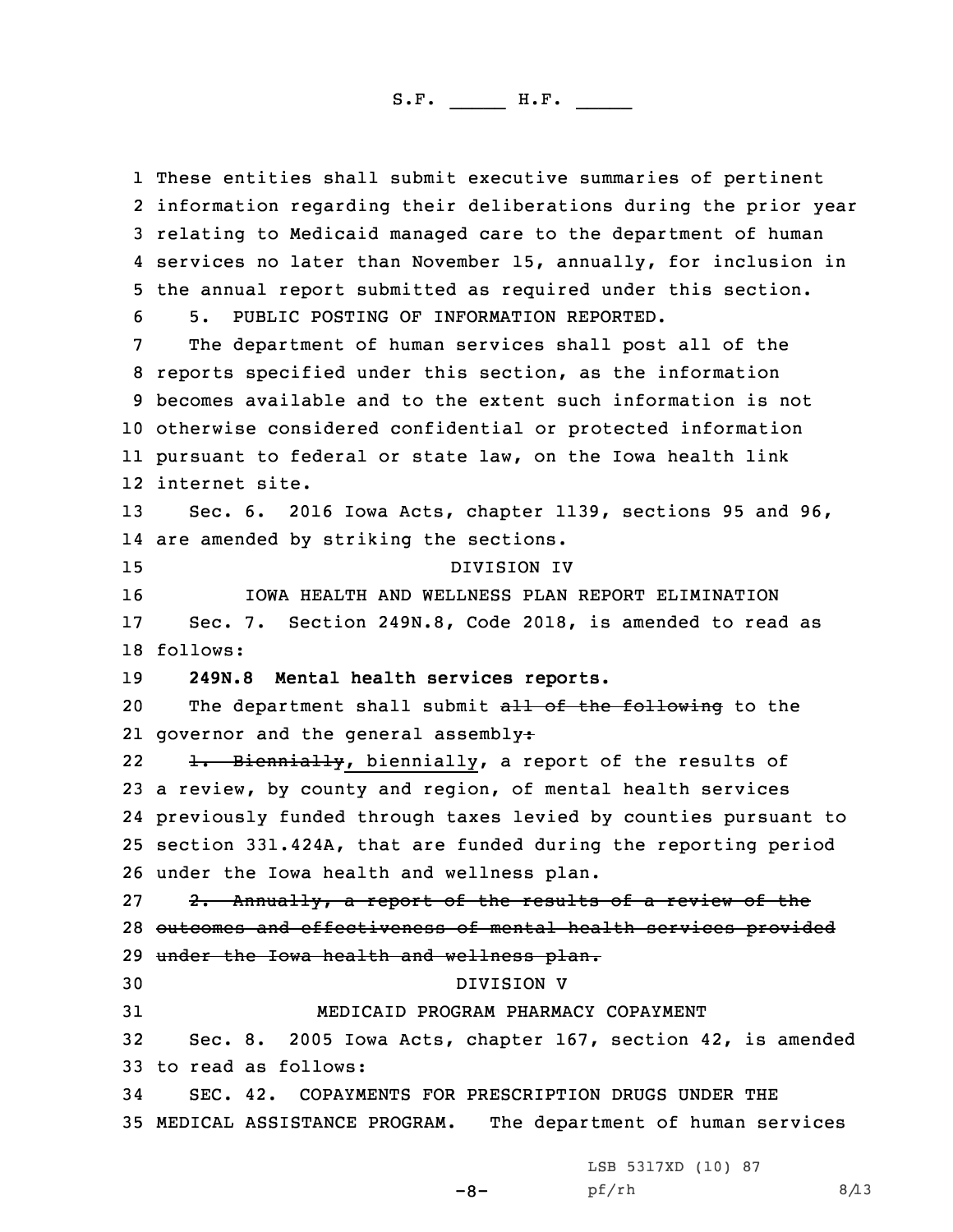1 shall require recipients of medical assistance to pay the 2 <del>following copayments</del> a copayment of \$1 on each prescription 3 filled for <sup>a</sup> covered prescription drug, including each refill 4 of such prescription, as follows: 5 1. A copayment of \$1 on each prescription filled for each 6 covered nonpreferred generic prescription drug. 7 2. <sup>A</sup> copayment of \$1 for each covered preferred brand–name 8 or generic prescription drug. 9 3. A copayment of \$1 for each covered nonpreferred 10 brand–name prescription drug for which the cost to the state is 11 up to and including \$25. 12 4. <sup>A</sup> copayment of \$2 for each covered nonpreferred 13 brand-name prescription drug for which the cost to the state is 14 more than \$25 and up to and including \$50. 15 5. A copayment of \$3 for each covered nonpreferred 16 brand-name prescription drug for which the cost to the state 17 is more than \$50. 18 DIVISION VI 19 MEDICAL ASSISTANCE ADVISORY COUNCIL 20 Sec. 9. Section 249A.4B, subsection 2, paragraph a, 21 subparagraph (17), Code 2018, is amended to read as follows: 22(17) The Iowa primary care association of rural health 23 clinics. 24 Sec. 10. Section 249A.4B, subsection 2, paragraph a, 25 subparagraphs (27) and (28), Code 2018, are amended by striking 26 the subparagraphs. 27 Sec. 11. Section 249A.4B, subsection 4, paragraph c, Code 28 2018, is amended to read as follows: 29 *c.* Based upon the deliberations of the council and the 30 executive committee, the executive committee shall make 31 recommendations to the director regarding the budget, policy, 32 and administration of the medical assistance program. 33 Sec. 12. Section 249A.4B, subsection 7, Code 2018, is 34 amended to read as follows: 35 7. The director shall consider the recommendations offered

-9-

LSB 5317XD (10) 87  $pf/rh$  9/13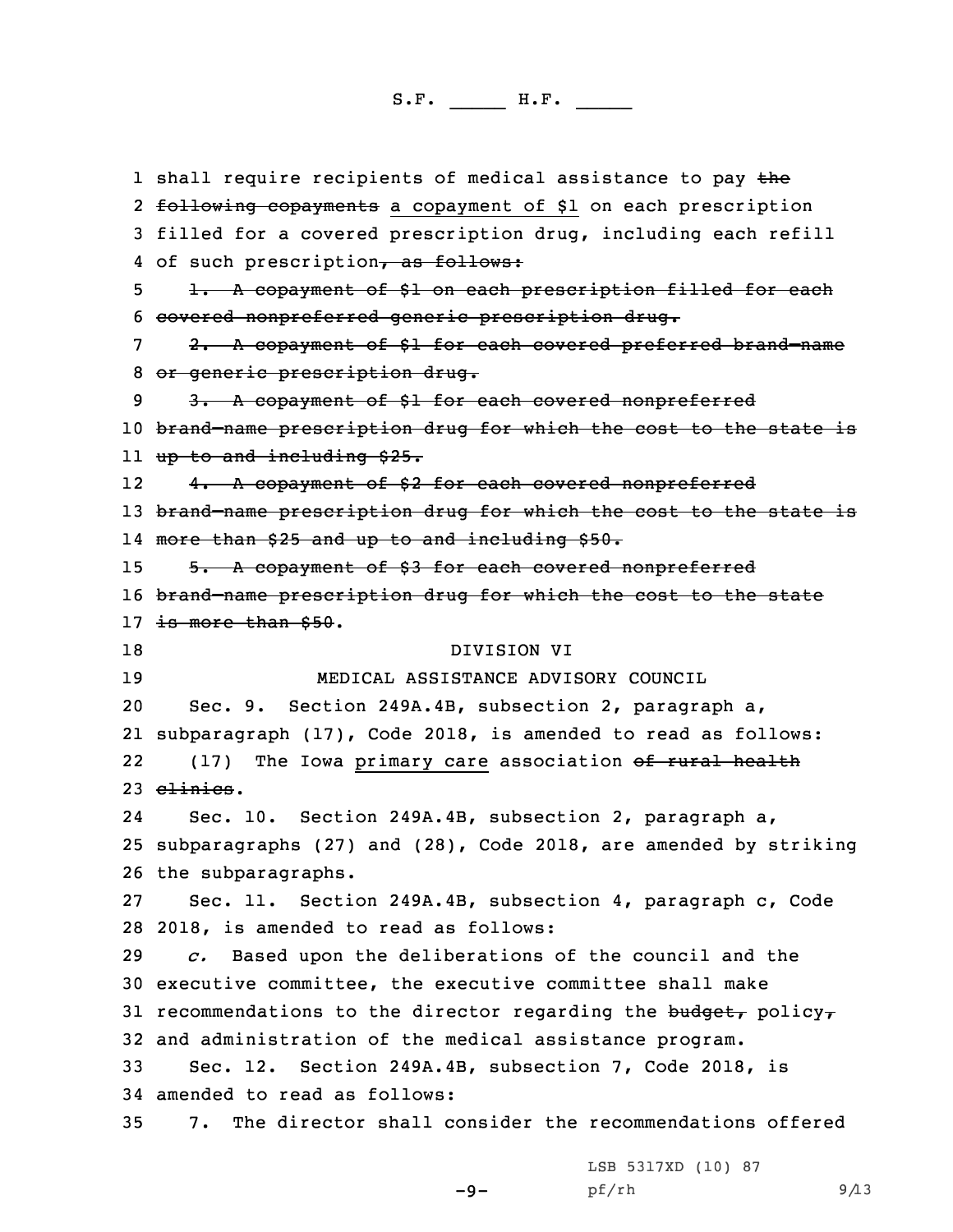by the council and the executive committee in the director's preparation of medical assistance budget recommendations to the council on human services pursuant to [section](https://www.legis.iowa.gov/docs/code/2018/217.3.pdf) 217.3 and in implementation of medical assistance program policies. DIVISION VII TARGETED CASE MANAGEMENT AND INPATIENT PSYCHIATRIC SERVICES REIMBURSEMENT Sec. 13. Section 249A.31, Code 2018, is amended to read as 9 follows: **249A.31 Cost-based reimbursement.** 11 1. Providers of individual case management services for persons with an intellectual disability, <sup>a</sup> developmental disability, or chronic mental illness shall receive cost-based reimbursement for one hundred percent of the reasonable 15 costs for the provision of the services in accordance with 16 standards adopted by the mental health and disability services 17 commission pursuant to [section](https://www.legis.iowa.gov/docs/code/2018/225C.6.pdf) 225C.6. Effective July 1, 2018, targeted case management services shall be reimbursed based on <sup>a</sup> statewide fee schedule amount developed by rule of the department pursuant to chapter 17A. 212. Effective July 1, 2010 2014, the department shall apply <sup>a</sup> cost-based reimbursement methodology for reimbursement of 23 psychiatric medical institution for children providers of inpatient psychiatric services for individuals under twenty-one years of age shall be reimbursed as follows: *a.* For non-state-owned providers, services shall be reimbursed according to <sup>a</sup> fee schedule without reconciliation. *b.* For state-owned providers, services shall be reimbursed at one hundred percent of the actual and allowable cost of providing the service. EXPLANATION **The inclusion of this explanation does not constitute agreement with the explanation's substance by the members of the general assembly.** This bill relates to programs and activities under the purview of the department of human services (DHS). The bill is LSB 5317XD (10) 87

-10-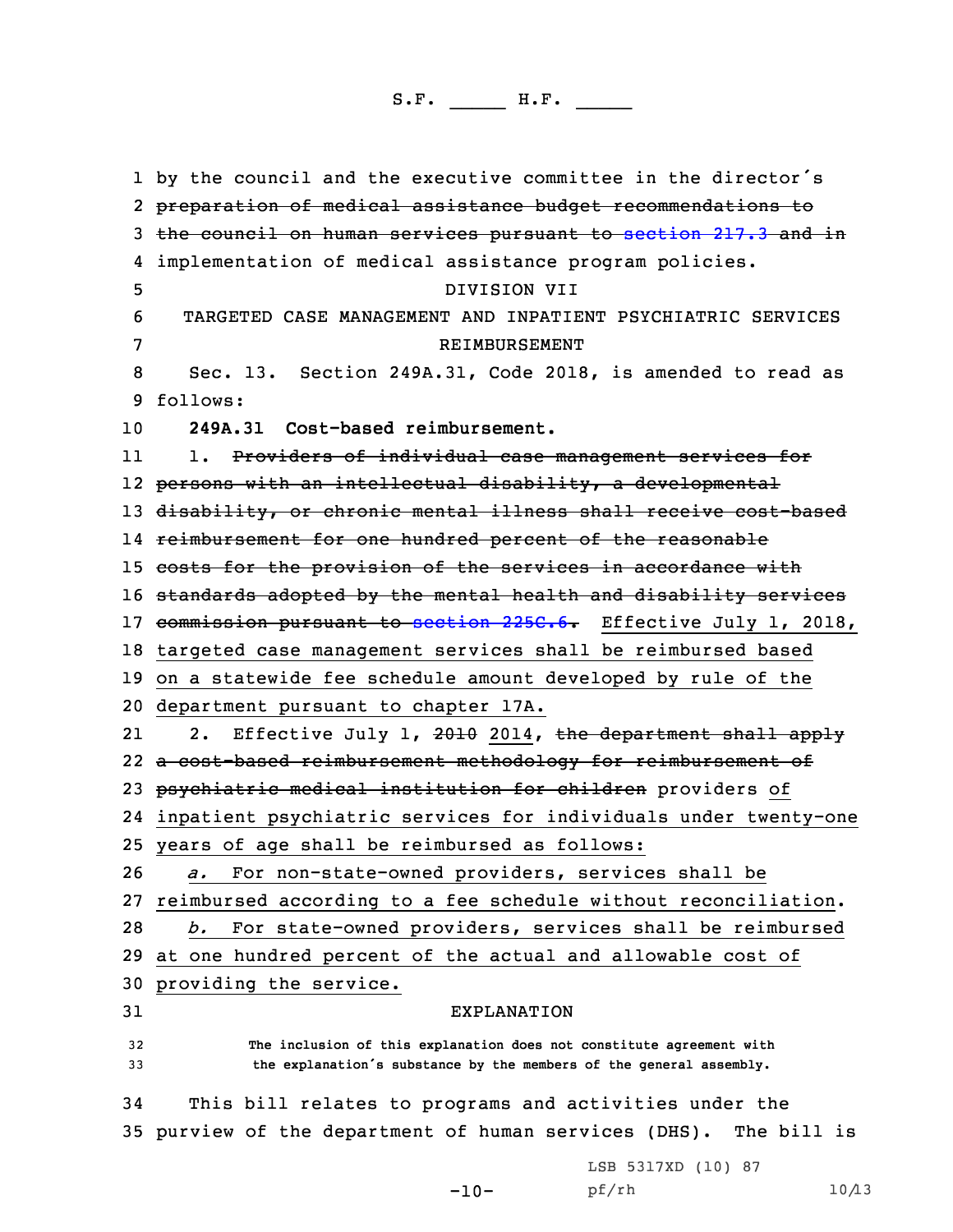1 organized into divisions.

2 Division <sup>I</sup> of the bill relates to the healthy and well kids in Iowa (hawk-i) program by transferring two duties of the administrative contractor, the capitation process and member premium collection, to DHS through the Iowa Medicaid enterprise.

 Division II of the bill requires public institutions to provide <sup>a</sup> monthly report of the individuals who are committed to the public institution and of the individuals who are discharged from the public institution to DHS and to the social security administration. The report to DHS is required to include the date of commitment or discharge, as applicable, of each individual committed to or discharged from the public institution during the reporting period, and the report is to be made through the reporting system created by DHS for public, nonmedical institutions to report inmate populations. Any medical assistance expenditures, including but not limited to monthly managed care capitation payments, provided on behalf of an individual who is an inmate of <sup>a</sup> public institution but is not reported as required, shall be the financial responsibility of the respective public institution.

22 Division III of the bill relates to reports relating to 23 the medical assistance drug utilization review commission and 24 Medicaid managed care oversight.

 The division eliminates the requirement that the medical assistance drug utilization review commission submit an annual review, including facts and findings, of the drugs on the department's prior authorization list, to DHS and to the members of the general assembly's joint appropriations subcommittee on health and human services.

 The division also amends provisions in 2016 Iowa Acts relating to Medicaid managed care oversight, by eliminating the requirement for quarterly reports and only requiring an annual report to be submitted by December 31, regarding Medicaid program consumer protections, outcome achievement, and

-11-

LSB 5317XD (10) 87 pf/rh 11/13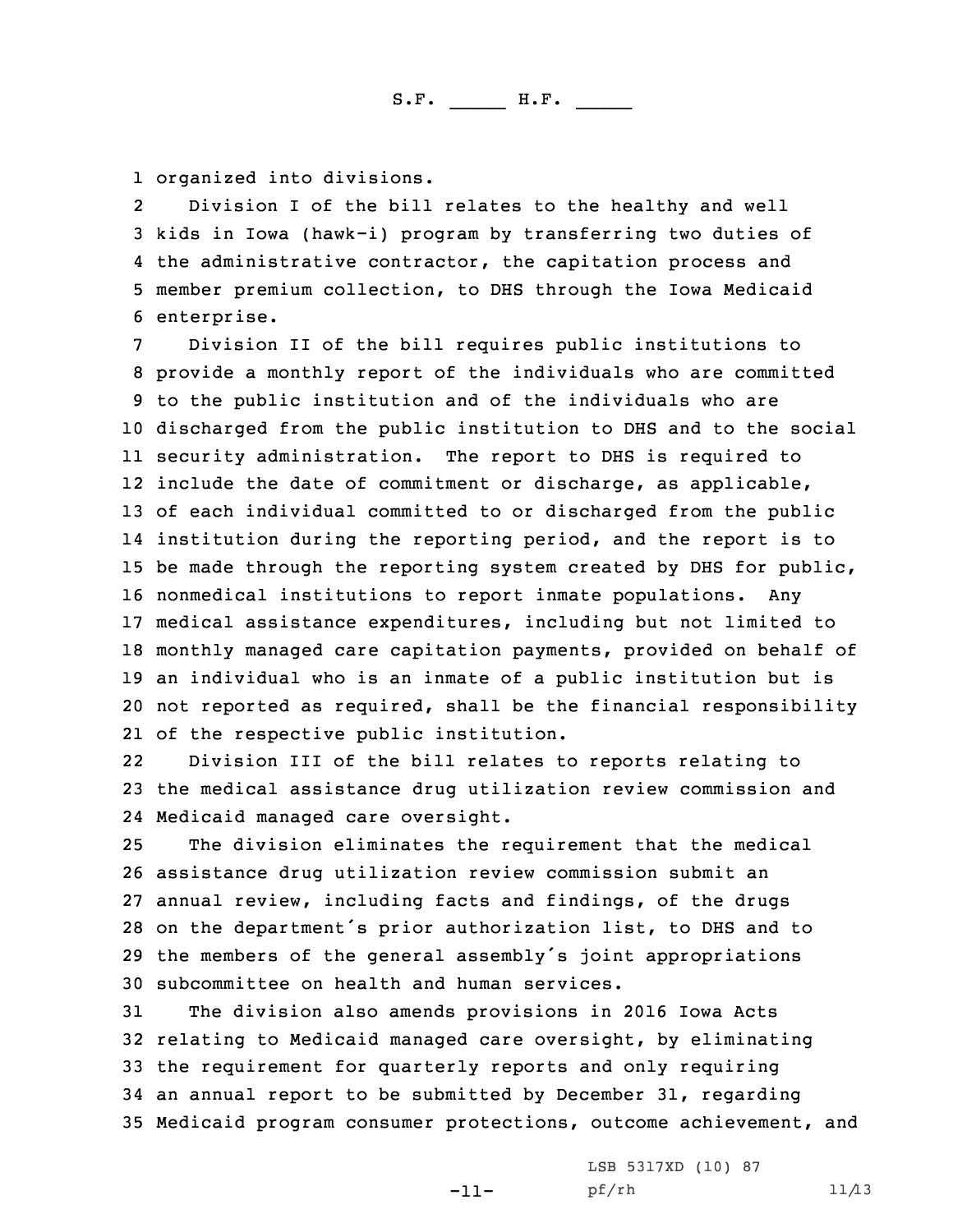program integrity. The bill also eliminates the reporting of certain data elements relative to consumer protections, outcome achievement, and program integrity, but adds data elements relating to the number of individuals enrolled in 1915(i) HCBS habilitation services and the utilization of 1915(b)(3) services being provided in lieu of state plan services.

 The division strikes the sections in the 2016 Iowa Acts relating to program policy improvements and single-case agreements, resulting in the elimination of program policy improvements relating to the recovery of costs of services furnished to <sup>a</sup> recipient while an appeal is pending, authorization of <sup>a</sup> provider to appeal on <sup>a</sup> recipient's behalf 13 if the recipient designates the provider as the recipient's representative, the specification of those professionals to be included as primary care providers, the prohibition against more restrictive scope of practice requirements or standards of practice for primary care providers than those prescribed by state law, and managed care organization single-case agreements with out-of-network providers.

 Division IV of the bill eliminates the requirement that DHS 21 submit to the governor and the general assembly, annually, <sup>a</sup> report of the results of <sup>a</sup> review of the outcomes and effectiveness of mental health services provided under the Iowa health and wellness plan.

 Division <sup>V</sup> of the bill eliminates the various copayments for <sup>a</sup> covered prescription drug under the Medicaid program based upon the prescription drug's status, and instead provides that <sup>a</sup> recipient of Medicaid is required to pay <sup>a</sup> copayment of \$1 on each prescription filled for <sup>a</sup> covered prescription drug, including each refill of such prescription.

 Division VI of the bill relates to the medical assistance advisory council (MAAC). The division amends the membership of the MAAC by replacing representation by the Iowa association of rural health clinics with representation by the Iowa primary care association, and by eliminating representation by the Iowa

-12-

LSB 5317XD (10) 87 pf/rh 12/13